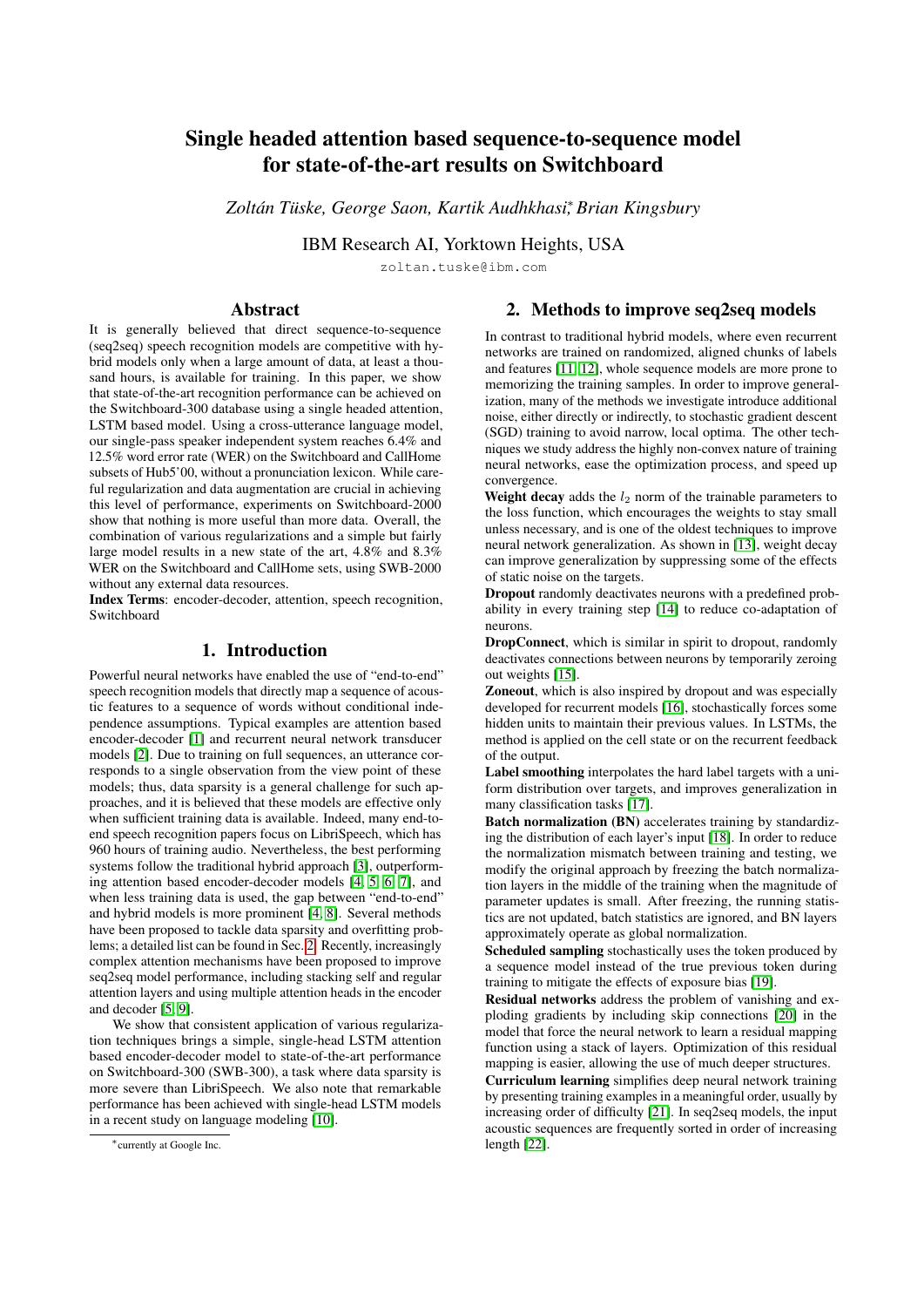Speed and tempo perturbation changes the rate of speech, typically by  $\pm 10\%$ , with or without altering the pitch and timbre of the speech signal [\[23,](#page-4-20) [24\]](#page-4-21). The goal of these methods is to increase the amount of training data for the model.

Sequence noise injection adds structured sequence level noise generated from speech utterances to training examples to improve the generalization of seq2seq models [\[25\]](#page-4-22). As previously shown, input noise during neural network training encourages convergence to a local optimum with lower curvature, which indicates better generalization [\[26\]](#page-4-23).

Weight noise adds noise directly to the network parameters to improve generalization [\[27\]](#page-4-24). This form of noise can be interpreted as a simplified form of Bayesian inference that optimizes a minimum description length loss [\[28\]](#page-4-25).

SpecAugment masks blocks of frequency channels and blocks of time steps [\[4\]](#page-4-1) and also warps the spectrogram along the time axis to perform data augmentation. It is closely related to [\[29\]](#page-4-26).

# 3. Experimental setup

This study focuses on Switchboard-300, a standard 300-hour English conversational speech recognition task. Our acoustic and text data preparation follows the Kaldi [\[30\]](#page-4-27) s5c recipe, which is based on the transcription release of Mississippi State University [\[31\]](#page-4-28). Our attention based seq2seq model is similar to [\[32,](#page-4-29) [33\]](#page-4-30) and follows the structure of [\[34\]](#page-4-31).

We extract 80-dimensional log-Mel filterbank features over 25ms frames every 10ms from the input speech signal. The input audio is speed and/or tempo perturbed with  $\frac{5}{6}$  probability. Following [\[25\]](#page-4-22), sequence noise mixed from up to 4 utterances is injected with 40% probability and 0.3 weight. The filterbank output is mean-and-variance normalized at the speaker level, and first ( $\Delta$ ) and second ( $\Delta\Delta$ ) derivatives are also calculated. The final features presented to the network are also processed through a SpecAugment block that uses the SM policy [\[4\]](#page-4-1) with  $p = 0.3$  and no time warping.

The encoder network comprises 8 bidirectional LSTM layers with 1536 nodes per direction per layer [\[35,](#page-4-32) [36\]](#page-4-33). As shown in Fig. [1a,](#page-1-0) each LSTM block in the encoder includes a residual connection with a linear transformation that bypasses the LSTM, a 1024-dimensional linear reduction layer on the LSTM output, and batch-normalization (BN) of the block output. A pyramidal structure [\[33\]](#page-4-30) in the first two LSTM layers reduces the frame rate by a factor of 4. The final dimension of the encoder output is 256, enforced by a linear bottleneck. We apply 30% dropout to the LSTM outputs and 30% drop-connect to the hidden-to-hidden matrices [\[15,](#page-4-12) [37\]](#page-4-34). As suggested by [\[38\]](#page-4-35), the weight dropout is fixed for a batch of sequences.

The attention based decoder model is illustrated in Fig. [1b.](#page-1-0) The decoder models the sequence of 600 BPE units estimated on characters [\[39\]](#page-4-36), where the BPE units are embedded in 256 dimensions. We use additive, location aware attention, without key/value transformations, and the attention is smoothed by 256, 5-dimensional kernels [\[40\]](#page-4-37). The decoder block consists of 2 unidirectional LSTM layers: one is a dedicated languagemodel-like component with 512 nodes that operates only on the embedded predicted symbol sequence, and the other is a 768 unit layer processing acoustic and symbol information. The output of both LSTMs is reduced to 256 dimensions by a linear bottleneck [\[41\]](#page-4-38). Fixed sequence-level weight dropout of 15% is applied in the decoder LSTMs, a dropout of 5% is applied to the embeddings, and a dropout of 15% is applied to the decoder LSTM outputs. The second LSTM in the decoder also uses zoneout, where the cell state update is deactivated with 15%

<span id="page-1-0"></span>

Figure 1: *(a) Building block of the encoder; (b) attention based decoder network used in the experiments.*

probability and the recurrent feedback from the output maintains its previous value with 5% probability.

Overall, the model has 280M parameters, of which only 5.4M are in the decoder. Aiming at the best word error rate, this design choice is based on our observation that an external language model has significantly larger effect if the decoder is not over-parametrized [\[34\]](#page-4-31). The model is trained for 250 epochs on 32 P100 GPUs in less than 4 days using a PyTorch [\[42\]](#page-4-39) implementation of distributed synchronous SGD with up to 32 sequences per GPU per batch. Training uses a learning rate of 0.03 and Nesterov momentum [\[43\]](#page-4-40) of 0.9. The weight decay parameter is 4e-6, the label smoothing parameter is 0.35, and teacher forcing is fixed to 0.8 throughout training. In the first 3 epochs the learning rate is warmed up and batch size is gradually increased from 8 to 32 [\[44\]](#page-4-41). In the first 35 epochs, the neural network is trained on sequences sorted in ascending order of length of the input. Afterwards, batches are randomized within length buckets, ensuring that a batch always contains sequences with similar length. Weight noise from a normal distribution with mean 0.0 and variance 0.015 is switched on after 70 epochs. After 110 epochs, the updates of sufficient statistics in the batchnormalization layers are turned off, converting them into fixed affine transformations. The learning rate is annealed by 0.9 per epoch after 180 epochs of training, and simultaneously label smoothing is also switched off.

The external language model (LM) is built on the BPE segmentation of 24M words from the Switchboard and Fisher corpora (from which the SWB-300 corpus roughly corresponds to 3M words). It is trained for 40 epochs using label smoothing of 0.15 in the first 20 epochs. The baseline LM has 57M parameters and consists of 2 unidirectional LSTM layers with 2048 nodes [\[45\]](#page-4-42) trained with drop-connect and dropout probabilities of 15%. The embedding layer has 512 nodes, and the output of the last LSTM is projected to 128 dimensions. When the LM is trained and evaluated across utterances, consecutive segments of a single-channel recording are grouped together up to 40 seconds. Perplexities (PPL) are measured at the word level on the concatenation of ground truth transcripts, while the WER is obtained by retaining the LM state of the single-best hypothesis of the preceding utterance.

Decoding uses simple beam search with a beam width of 60 hypotheses and no lexical prefix tree constraint [\[46\]](#page-4-43). The search performs shallow fusion of the encoder-decoder score, the external language model score, a length normalization term, and a coverage term [\[47,](#page-4-44) [48,](#page-4-45) [49\]](#page-4-46). For more details, please refer to [\[34\]](#page-4-31). Hub5'00 is used as a development set to optimize decoding hyperparameters, while Hub5'01 and RT03 are used as final test sets.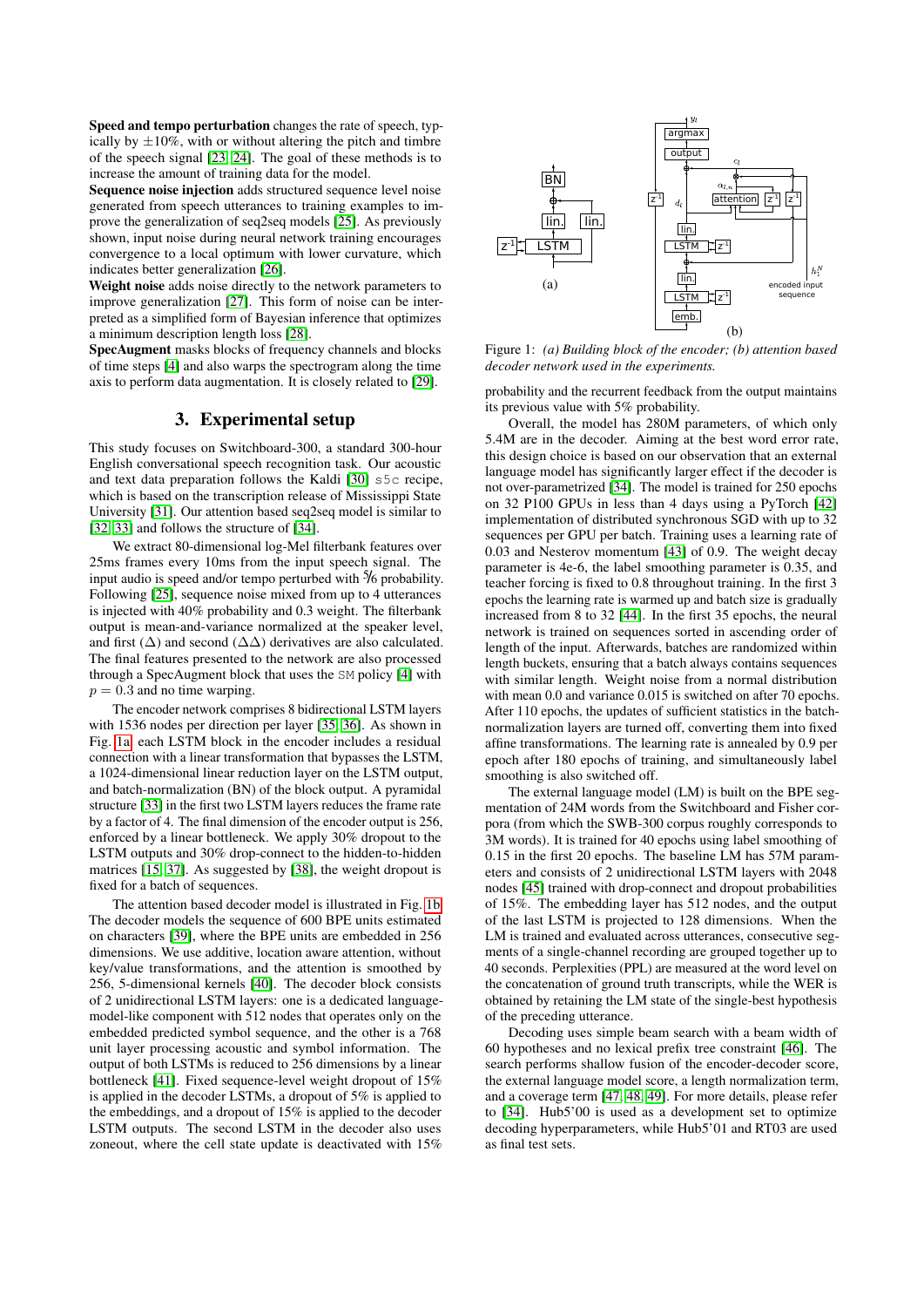<span id="page-2-0"></span>Table 1: *Effect of data preparation steps on WER [%] measured on Hub5'00, models are trained on SWB-300. The second row corresponds to the Kaldi* s5c *recipe.*

|       | filter |      |     | $w$ /o LM | W/LM |      |  |
|-------|--------|------|-----|-----------|------|------|--|
| frag. | noise  | dup. | swb | chm       | swb  | chm  |  |
|       |        |      | 7.5 | 14.3      | 6.7  | 12.6 |  |
|       |        |      | 7.8 | 14.8      | 6.5  | 13.2 |  |
|       |        |      | 7.6 | 15.1      | 6.5  | 13.1 |  |
|       |        |      | 7.5 | 15.1      | 6.6  | 13.3 |  |
| √     |        |      | 7.6 | 14.6      | 6.4  | 12.7 |  |
|       |        |      | 7.7 | 14.7      | 6.4  | 13.1 |  |

## 4. Experimental results

Our current setup is the result of incremental development. Keeping in mind that several other equally powerful setups probably exist, the focus of the following experiments is to investigate ours around the current optimum.

# 4.1. Effect of data preparation

We first investigate the importance of different data processing steps. The s5c Kaldi recipe includes a duplicate filtering step, in which the maximum number of occurrences of utterances with the same content is limited. We measure the impact of duplicate filtering and also the effect of filtering out word fragments and noise tokens from the training transcripts. Since the LM is trained on identically filtered transcripts from Fisher+Switchboard data, word fragment and noise token filters were applied consistently. The results are summarized in Table [1.](#page-2-0) Deactivating the duplicate filter is never harmful when an external LM is used, and the gains on CallHome can be substantial. Considering performance on the complete Hub5'00 data, the best systems either explicitly handle both word fragments and noise tokens or filter them all out. When an external LM is used, the best results are obtained when word fragment and noise token filters are activated and the duplicate filter is deactivated. This setting is also appealing in cases where the external LM may be trained on text data that will not contain word fragments or noise; thus, the remaining experiments are carried out with this system setting.

#### 4.2. Ablation study

In a second set of experiments, we characterize the importance of each of the regularization methods described in Sec. [2](#page-0-0) for our model performance by switching off one training method at a time without re-optimizing the remaining settings. In these experiments, decoding is performed without an external language model. Curriculum learning is evaluated by either switching to randomized batches after 35 epochs or leaving the sorting on throughout training. We also test the importance of  $\Delta$  and  $\Delta\Delta$ features [\[50\]](#page-4-47). Sorting the results by decreasing number of absolute errors on Hub5'00, Table [2](#page-2-1) indicates that each regularization method contributes to the improved WER. SpecAugment is by far the most important method, while using  $\Delta$  and  $\Delta\Delta$  features or switching off the curriculum learning in the later stage of training have marginal but positive effects. Other direct input level perturbation steps (speed/tempo perturbation and sequence noise injection) are also key techniques that can be found in the upper half of the table. If we compare the worst and baseline models, we find that the relative performance difference between them is nearly unchanged by including the external LM in decoding. Without the LM, the gap is 18% relative, while with the LM the gap is 17% relative. This clearly underlines the importance of the regularization techniques.

<span id="page-2-1"></span>Table 2: *Ablation study on the final training recipe, models are trained on SWB-300. WER is measured without using external LM.*

|                      |                               | WER $\lceil \% \rceil$ | #err. |       |        |
|----------------------|-------------------------------|------------------------|-------|-------|--------|
|                      |                               |                        | chm   | total | [word] |
|                      | SpecAugment                   | 9.1                    | 17.3  | 13.2  | 5665   |
|                      | speed/tempo pert.             | 8.2                    | 15.5  | 11.9  | 5113   |
|                      | dropout                       | 8.0                    | 15.6  | 11.8  | 5092   |
|                      | label smoothing               | 7.9                    | 15.6  | 11.8  | 5072   |
|                      | sequence noise                | 7.8                    | 15.6  | 11.7  | 5027   |
| discarded ingredient | weight noise                  | 7.9                    | 15.2  | 11.6  | 4973   |
|                      | weight decay                  | 7.6                    | 15.1  | 11.4  | 4909   |
|                      | <b>DropConnect</b>            | 7.7                    | 15.1  | 11.4  | 4897   |
|                      | <b>BN</b> freezing            | 7.8                    | 14.9  | 11.4  | 4880   |
|                      | scheduled samp.               | 7.7                    | 14.8  | 11.3  | 4856   |
|                      | zoneout (in dec.)             | 7.7                    | 14.9  | 11.2  | 4831   |
|                      | residual (in enc.)            | 7.7                    | 14.7  | 11.2  | 4827   |
|                      | random. batch                 | 7.6                    | 14.7  | 11.2. | 4794   |
|                      | + $\Delta$ , + $\Delta\Delta$ | 7.7                    | 14.6  | 11.1  | 4792   |
| baseline             |                               | 7.6                    | 14.6  | 11.1  | 4775   |

<span id="page-2-2"></span>Table 3: *Optimizing dropout (dropo.), DropConnect (dropc.), layer and bottleneck (bn) size for LSTM LM, optionally modeling across utterances (x-utt.). WER is measured in shallow fusion with the best SWB-300 seq2seq ASR model.*

|        |        | model        |     | $PPL_{word}$ | WER               |         |     |      |
|--------|--------|--------------|-----|--------------|-------------------|---------|-----|------|
| dropo. | dropc. | width        |     | $bn$  x-utt. | <b>CV</b>         | Hub5'00 | swb | chm  |
| 15%    | 15%    | 2048<br>3072 | 128 |              | 56.7              | 65.7    | 6.7 | 13.2 |
|        |        |              |     |              | 46.3              | 52.7    | 6.5 | 13.1 |
|        |        |              |     |              | 52.9              | 61.2    | 6.6 | 13.2 |
|        |        |              |     |              | 44.1              | 50.1    | 6.4 | 12.7 |
|        |        |              |     |              | 53.9              | 64.0    | 6.7 | 13.2 |
| 30%    | 30%    |              |     |              | $\overline{50.3}$ | 58.3    | 6.4 | 13.1 |
|        |        |              |     |              | 41.4              | 47.0    | 6.3 | 12.8 |

#### 4.3. Optimizing the language model

The following experiments summarize our optimization of the LM. Compared to our previous LM [\[25\]](#page-4-22), we measure better perplexity and WER if no bottleneck is used before the softmax layer (rows 1 and 3 in Table [3\)](#page-2-2). Increasing the model capacity to 122M parameters results in a significant gain in PPL only after the dropout rates are tuned (rows 3, 5 and 6). Similar to [\[51,](#page-4-48) [52\]](#page-4-49), significant PPL gain is observed if the LM was trained across utterances. However, this PPL improvement does not translate into reduced WER with a bigger model when cross utterance modeling is used (rows 4 and 7). Thus, in all other experiments we use the smaller, 57M-parameter model.

#### 4.4. Effect of beam size and number of parameters

A 280M-parameter model may be larger than is practical in many applications. Thus, we also conduct experiments to see if this model size is necessary for reasonable ASR performance. Models are trained without changing the training configuration, except that the size or number of LSTM layers is reduced. As Table [4](#page-3-2) shows, although our smallest attention based model achieves reasonable results on this task, a significant loss is indeed observed with decreasing model size, especially on Call-Home. Nevertheless, an external language model reduces the performance gap. A small, 57M-parameter model together with a similar size language model is only 5% relative worse than our largest model. We note that this model already outperforms the best published attention based seq2seq model [\[4\]](#page-4-1), with roughly 66% fewer parameters.

Additional experiments are carried out to characterize the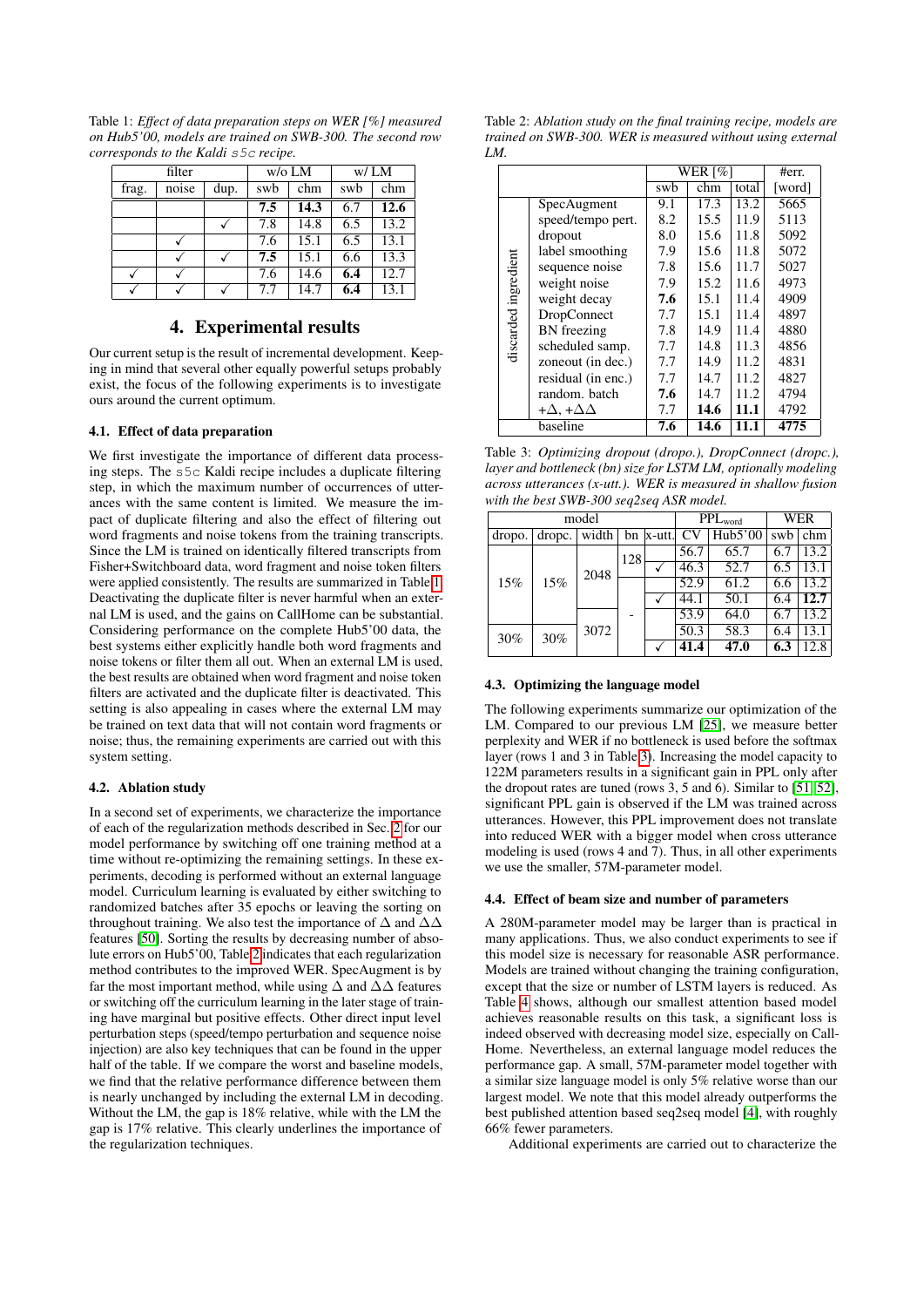<span id="page-3-2"></span>Table 4: *Effect of model size, models are trained on SWB-300.*

| enc. |              |      | dec.        |       | <b>WER</b>       |      |      |      |  |
|------|--------------|------|-------------|-------|------------------|------|------|------|--|
|      | $depth$ LSTM | lin. | <b>LSTM</b> | #par. | $w$ /o LM        |      | w/LM |      |  |
|      |              |      |             | [M]   | swb              | chm  | swb  | chm  |  |
| 6    | 512          | 384  | 512         | 28.5  | 9.4              | 17.0 | 7.4  | 14.6 |  |
|      | 768          | 512  |             | 57.3  | $\overline{8.3}$ | 15.5 | 6.6  | 13.4 |  |
|      |              |      |             | 75.1  | 8.4              | 15.1 | 6.8  | 13.4 |  |
| 8    | 1024         | 640  | 768         | 125.0 | 7.6              | 15.2 | 6.5  | 13.3 |  |
|      | 1280         | 896  |             | 201.6 | 7.5              | 15.0 | 6.4  | 12.9 |  |
|      | 1536         | 1024 |             | 280.  | 7.6              | 14.6 | 6.4  | 12.7 |  |

<span id="page-3-3"></span>

Figure 2: *Effect of beam size on word error rate (WER) measured on the CallHome (chm) part of Hub5'2000. "300h" indiacte models trained on SWB-300, whereas "2k" corresponds to the 2000-hour Swichboard+Fisher training setup.*

search and modeling errors in decoding. The results of tuning the beam size and keeping the other search hyperparameters unchanged are shown in Fig. [2.](#page-3-3) "Small" denotes the 57M model. while "large" denotes the 280M model. When greedy search (beam 1) is used, the external language model increases WER, an effect that might be mitigated with re-optimized hyperparameters. Nevertheless, if a beam of at least 2 hypotheses is used, the positive effect of the language model is clear. We also observe that without the language model the search saturates much earlier, around beam 8, fluctuating within only a few absolute errors afterwards. On the contrary, decoding with the language model, we measure consistent but small gains with larger beams. The minimum number of word errors was measured with a relatively large beam of 240. The figure also shows that the effect of a cross-utterance language model grows with larger beams. Lastly, if the model is trained on 2000 hours of speech data (see next section), the extremely fast greedy decoding gives remarkably good performance. Although the importance of beam search decreases with an increased amount of training data, we still measure 10% relative degradation compared to a system with a cross-utterance LM and wide (240) beam search.

## 4.5. Experiments on Switchboard-2000

As a contrast to our best results on Switchboard-300, we also train two seq2seq models on the 2000-hour Switchboard+Fisher data. The first model consists of 10 encoder layers, has 360M parameters, and is trained for only 50 epochs. The second model  $(1 \text{rg})$  has 660M parameters, 14 encoder and 4 decoder layers, and training runs for 250 epochs. Our overall results on the Hub5'00 and other evaluation sets are summarized in Table [5.](#page-3-4) The results in Fig. [2](#page-3-3) and Table [5](#page-3-4) show that adding more training

<span id="page-3-4"></span>Table 5: *Detailed results with the best performing systems on both SWB-300 and SWB-2000.*

| <b>SWB</b> | ext. | xutt. | hub5'00 |      |     | hub5'01                | rt03                   |      |      |
|------------|------|-------|---------|------|-----|------------------------|------------------------|------|------|
|            | LM   |       | swb     | chm  | swb | swb <sub>2</sub><br>p3 | swb <sub>2</sub><br>p4 | swb  | fsh  |
|            |      |       | 7.6     | 14.6 | 8.1 | 11.0                   | 15.7                   | 17.8 | 10.5 |
| 300        |      |       | 6.5     | 13.0 | 7.0 | 9.3                    | 13.8                   | 15.0 | 8.8  |
|            |      |       | 6.4     | 12.5 | 6.8 | 9.1                    | 13.4                   | 14.8 | 8.4  |
| 2k         |      |       | 5.9     | 10.2 | 6.8 | 8.7                    |                        | 10.4 | 7.2  |
|            |      |       | 5.5     | 9.8  | 6.6 | 8.3                    | 11.5                   | 9.8  | 6.7  |
|            |      |       | 5.6     | 9.5  | 6.5 | 8.2                    | 11.4                   | 9.8  | 6.6  |
| $ 2k-lrg $ |      |       | 4.8     | 8.0  | 5.5 | 6.7                    | 10.3                   | 8.5  | 7.0  |
|            |      |       | 4.7     | 7.8  | 5.2 | 6.3                    | 9.7                    | 8.2  | 6.4  |

data and using a fairly large model greatly improves the system, over 30% relative in some cases. For comparison with others, our best 2000-hour system reaches 7.1% and 6.0% WER on rt02 and rt04. It is also worth to note that human performance is at 6.0%, 4.5%, 4.7% WER on the rt0{2,3,4} sets, measured as in [\[53\]](#page-4-50). We observe that the regularization techniques, which are extremely important on the 300h setup, are also beneficial to train much larger models using big data. Considering the recognition speed and applicability of the 2k-lrg model without using external language model, we measure 0.73 – 0.77 real-time factor and  $6.5 - 6.4\%$  total WER on Hub5'00 after varying the beam between 4 and 16, using a single core of an Intel Xeon Platinum 8280 processor and 8-bit integer weight quantization.

# 5. Comparison with the literature

For comparison with results in the literature we refer to the Switchboard-300 results in [\[4,](#page-4-1) [8,](#page-4-5) [54,](#page-4-51) [55\]](#page-4-52) and the Switchboard-2000 results in [\[52,](#page-4-49) [54,](#page-4-51) [53,](#page-4-50) [56,](#page-4-53) [57,](#page-4-54) [58,](#page-4-55) [59\]](#page-4-56). Our 300-hour model not only outperforms the previous best attention based encoder-decoder model [\[4\]](#page-4-1) by a large margin, it also surpasses the best hybrid systems with multiple LMs [\[8\]](#page-4-5). Our single system result on Switchboard-2000 is also better than the best system combination results reported to date.

# 6. Conclusions

We presented an attention based encoder-decoder setup which achieves state-of-the-art performance on both Switchboard 300 and 2000. A rather simple model built from LSTM layers and a decoder with a single-headed attention mechanism outperforms the standard hybrid approach. This is particularly remarkable given that in our model neither a pronunciation lexicon nor a speech model with explicit hidden state representations is needed. We also demonstrated that excellent results are possible with smaller models and with practically search-free, greedy decoding. The best results were achieved with a speaker independent model in a single decoding pass, using a minimalistic search algorithm, and without any attention mechanism in the language model. Thus, we believe that further improvements are still possible if we apply a more complicated sequence-level training criterion and speaker adaptation. As a further possible extension of this study, the training of conventional ASR models should also be revisited for fairer comparison of different modeling approaches.

#### 7. References

- <span id="page-3-0"></span>[1] D. Bahdanau, K. Cho, and Y. Bengio, "Neural machine translation by jointly learning to align and translate," in *ICLR*, 2015.
- <span id="page-3-1"></span>[2] A. Graves, "Sequence transduction with recurrent neural networks," in *Representation Learning Workshop, ICML*, 2012.